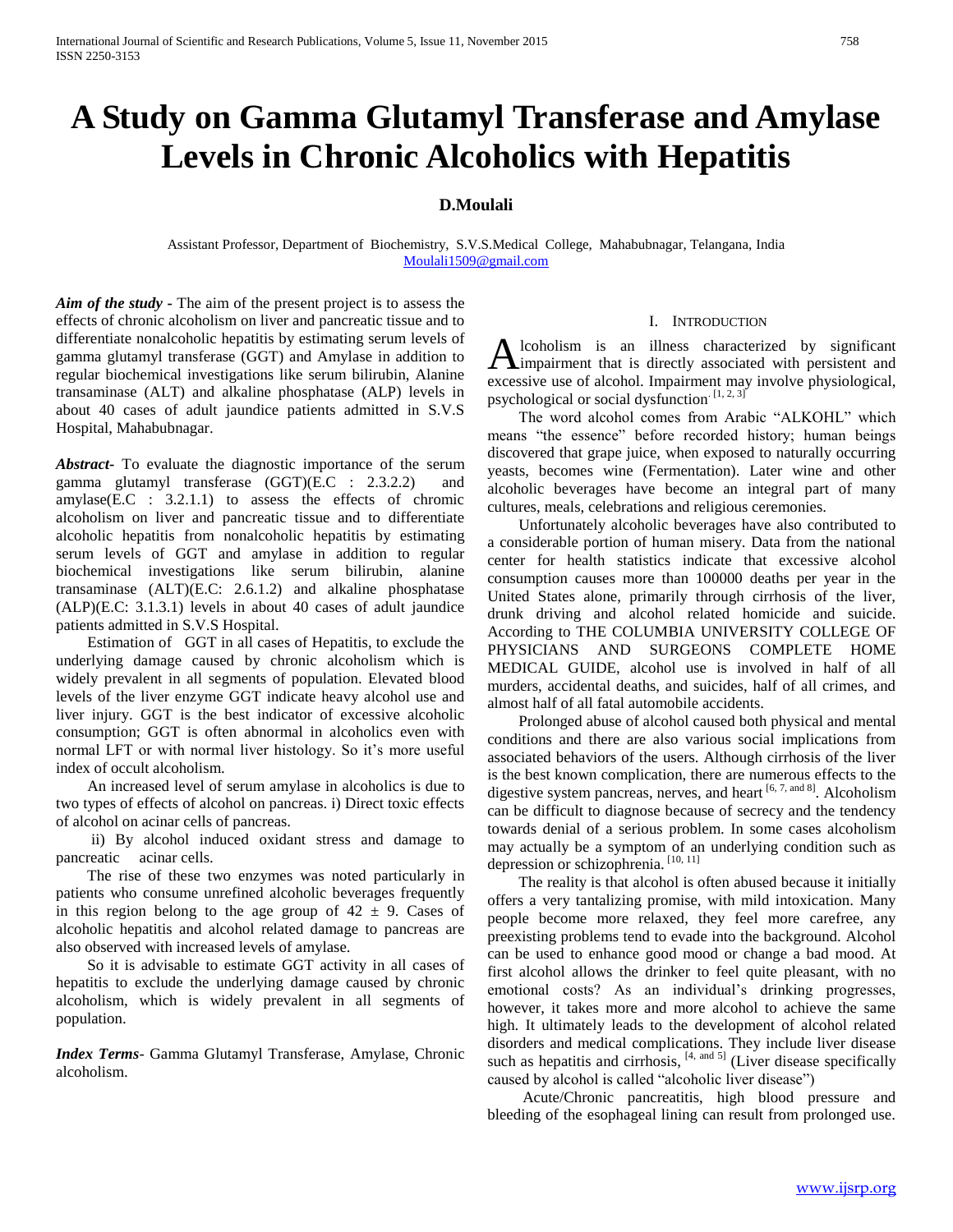Alcoholic is at high risk for a heart attack or stroke, depression, insomnia and even suicide are more prevalent at this stage.  $[12, 13]$ 

 A condition known as wernicke – korsakoff syndrome, which involves memory loss, indicates that the individual has sustained brain damage from drinking. An alcoholic at this stage experiences seizures or delirium tremors (DTS). This condition is due to Trans ketolase enzyme defect and thiamine deficiency induced by malnutrition associated with chronic alcoholism.

## II. REVIEW OF LITERATURE

# **Hepatitis**

 Hepatitis implies injury to liver, characterized by presence of inflammatory cells in the liver tissue. The condition can be self limiting, healing on its own or can progress to scarring of the liver. Hepatitis is acute when it lasts less than 6 months and chronic when it persists longer.

# **Causes** (2)**:-**

# **1. acute hepatitis :-**

- viral hepatitis:- hepatitis A to E
- Non viral hepatitis:-toxoplasmosis, leptospira, Q fever, rocky mountain spotted fever.
- Alcohol
- Toxins: Ammonia toxin in mushrooms, CCl<sub>4</sub> Asafetida.
- Ischemic hepatitis : (circulatory insufficiency)
- Pregnancy:
- Auto immune conditions:

Eg: Systemic Lupus Erythematus (SLE)

- Metabolic diseases:- Eg: Wilson's disease
- **2. Chronic hepatitis:-**
	- Viral hepatitis B with or without hepatitis D, C.
	- Auto immune: Autoimmune hepatitis
	- Alcohol
	- Drugs: Methyl dopa, Nitrifurantoin, Isonizide.
	- Genetic: Wilson's disease, alfa-1 antitrypsin deficiency
	- Primary biliary cirrhosis and primary sclerosing cholongitis occasionally mimic chronic hepatitis.

#### **Signs and symptoms:- Acute hepatitis:-**

 Symptoms include muscle and joint aches, fever, nausea or vomiting, diarrhea and headache. They are very much common for viral hepatitis. Loss of appetite is common in all types of hepatitis. Along with these symptoms dark urine, yellowing of the eyes and skin (jaundice) and abdominal discomfort are common. Physical findings are usually minimal apart from jaundice (33%) and tender hepatomegaly (10%) there can be occasional lymphadenopathy (5%) or spleenomegaly (5%).

# **Chronic hepatitis:-**

 Symptoms are abdominal fullness from enlarged liver or spleen, low grade fever and fluid retention (ascites). Extensive damage and scarring of liver i.e., cirrhosis leads to weight loss, easy bruising and bleeding tendencies. Acne, abnormal menstruation, lung scarring, inflammation of the thyroid gland and kidneys may be present in women with autoimmune hepatitis (4) .

# **Types of hepatitis:-**

**1. Viral hepatitis:-** Most cases of acute hepatitis are due to viral infections.

- Hepatitis A
	- Hepatitis B
- Hepatitis C
- Hepatitis B with D
- Hepatitis E
- Hepatitis F
- Hepatitis G or GBV-C

 In addition to the hepatitis viruses, other viruses can also cause hepatitis, including Cytogalovirus, Epstein Barr virus, Yellow fever virus etc.  $(3)$ .

# **2. Alcoholic hepatitis:-**

 Ethanol mostly in alcoholic beverages is a significant cause of hepatitis. Patients who drink alcohol to excess are also more often than others found to be have hepatitis C and alcohol consumption accelerates the development of cirrhosis in western countries.

# **3. Drug induced hepatitis:-**

A large number of drugs can cause hepatitis<sup> $(5)$ </sup>. The ant diabetic drug Troglitazone was withdrawn in 2000 for causing hepatitis. Other drugs associated with hepatitis are-

- Allopurinol
- Amitriptylin (antidepressant)
- Amidarone (antiarrhythmic)
- Azathiopurin
- Halothane (a specific type of anesthetic gas)
- Hormonal contraceptives
- Isoniazide, riflapcin and pyrazyanide etc.

Other toxins that cause hepatitis:-

- Amatoxin containing mushrooms
- White phosphorus an industrial toxin
- Paracetamol
- Carbon tetrachloride
- Cylindrospermosin, a toxin from cyanobacteriom

#### **4. Metabolic disorders:-**

 Some metabolic disorders cause different forms of hepatitis. Hemochromatosis and Wilson's disease (copper accumulation) can cause liver inflammation and necrosis.

#### **5. Obstructive :-**

 Obstructive jaundice of long lasting leads to destruction and inflammation of liver tissue.

#### **6. Autoimmune:-**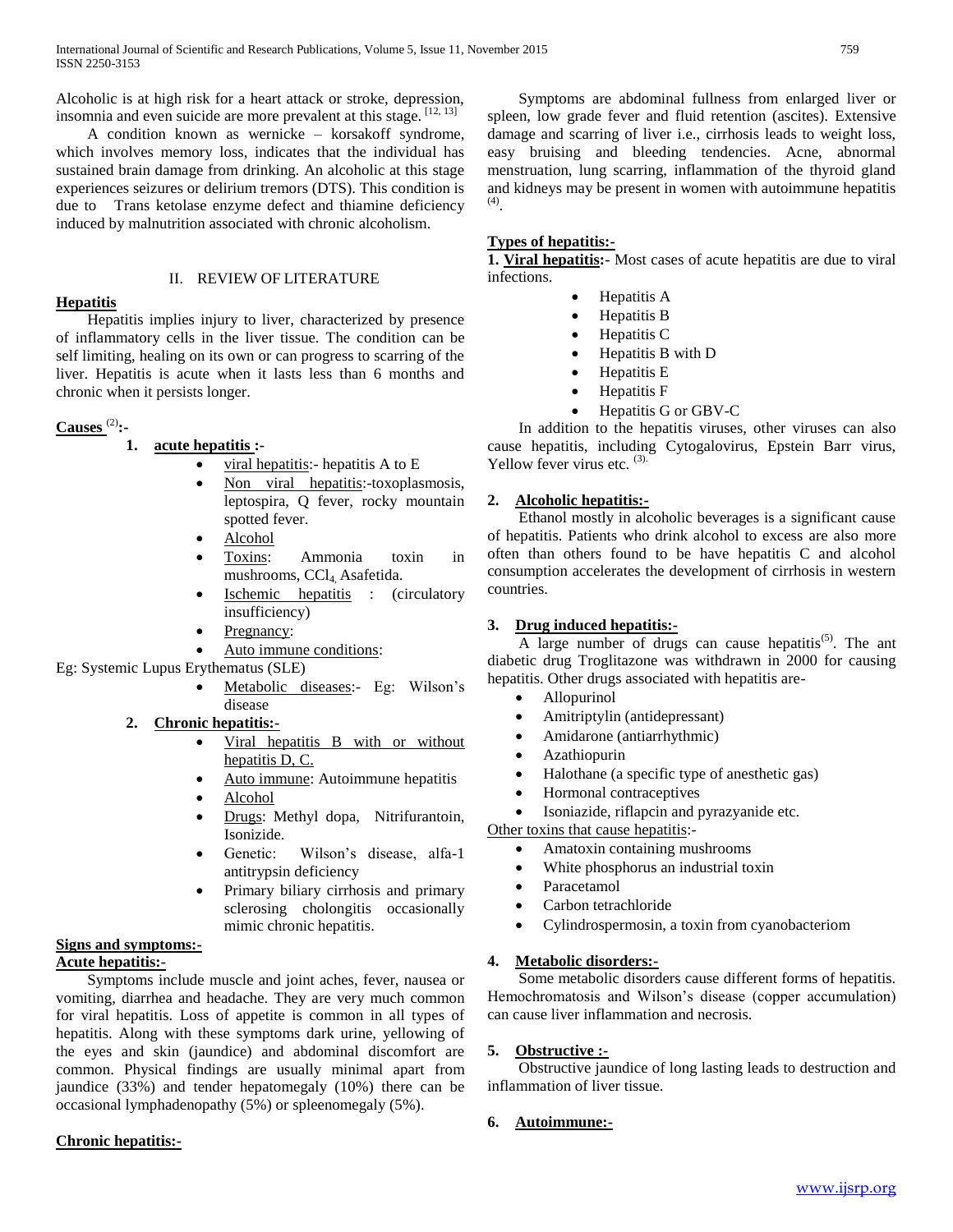It has an incidence of 1 or 2 per 100000 per year. It affects women more often than men (8:1).Anomalous presentation of human leukocyte antigen (HLA) class on the surface of hepatocytes possibly due to genetic predisposition or acute liver infection causes a cell mediated immune response against the body's own liver resulting in autoimmune hepatitis.

## 7. **Alfa 1 antitrypsin deficiency**:-

 In sever cases of Alfa 1 antitrypsin deficiency (AIAD), the accumulated protein in the endoplasmic reticulum causes liver cell damage and inflammation.

# **8. Non alcoholic steatohepatitis:-**

 Which resembles alcoholic hepatitis on liver biopsy, but occurs in patients who have no known history of alcohol abuse. NASH is more common in women and the most common cause is obesity or the metabolic syndrome. A related but less serious condition is called fatty liver. This occurs in up to 80 % of all clinically obese people. NASH is becoming recognized as the most important cause of liver disease second only to hepatitis C, in numbers of patients going on to cirrhosis.

# **9. Ischemic hepatitis:-**

 It is caused by decreased circulation to the liver cells. Usually this is due to decreased blood pressure leading to the equivalent term shock liver. Blood testing of person with ischemic hepatitis will show very high levels of transaminase enzymes (AST & ALT).which may exceed 1000 U/L. it is rare that liver function will be affected by ischemic hepatitis.

# III. MATERIALS AND METHODS

 The present study was done by taking blood sample from 58 patients who are admitted in S.V.S Hospital. All are male patients belonging to same age group. From all of them clinical data regarding to diet, weight, vitamin deficiency symptoms jaundice, ascites, pain and swelling in abdomen if any are collected.

 Among the 58 patients, 38 patients showing abnormal LFT are grouped as hepatitis group/test group. Again in these 38 patients, 20 had history of chronic alcoholism, and they were consuming strong alcoholic beverages like whisky and brandy. And the remaining 18 are non alcoholics.

Remaining 20 patients admitted with various other complaints, where LFT also done and found to be normal are included as control group and control subjects had no history of alcoholism.

 In all those 58 patients following biochemical investigations are done to asses the effect of alcohol on liver and pancreas and its contribution for causing hepatitis.

Total Bilirubin (T.B)

- Direct Bilirubin (D.B)
- Alkaline phosphatase (ALP)
- Alanine transaminase (ALT)
- Gamma glutamyl tranferase (GGT)
- Amylase

 All of these are estimated by using semi automated clinical chemistry analyzer, 3000 EVOLUTION.

# IV. RESULTS

 In all 58 patients included in the study, serum levels of Total Bilirubin, Direct Bilirubin, Alkaline phosphatase (ALP), Alanine- transaminase (ALT), Gamma glutamyl transferase (GGT) and Amylase levels are estimated. Based on the results and patients history of alcoholism, they are grouped as follows. Group I: Non alcoholics with normal LFT.(20 cases).

Group II A: Hepatitis Patients with no history of alcoholism (20 cases).

Group II B: Hepatitis patients with the history of alcoholism (18 cases).

- Group I, subjects had shown all parameters with in the normal limit, hence they are treated as control group.
- Group II A, patients are non alcoholics and they had shown increased Total Bilirubin, Direct Bilirubin, Alkaline phosphatase (ALP), Alanine transaminase (ALT) values but no increase in GGT and amylase levels.
- Group II B, patients are alcoholics with increased Total Bilirubin, Direct Bilirubin, Alkaline phosphatase (ALP), Alanine transaminase (ALT), GGT and Amylase levels.

Statistical analysis was done by comparing the values of group II A and group II B with group I, and the results are presented in the table number I and II respectively.

- When group IIA is compared with group I, Total bilirubin, Direct bilirubin, Alkaline phosphatase (ALP), Alanine transaminase (ALT) levels are increased, and they are statistically significant, ("p" value  $=$  <0.01). But there is no significant increase in GGT and Amylase levels.(" $p$ " value = 0.9 and 0.8 respectively).
- When group II B is compared with group I, all parameters are increased including GGT and Amylase. And they are statistically significant,  $("p" value =$  $< 0.01$ ).

Statistical analysis was also done by Comparing group II A with group II B to know the significance of GGT and Amylase to distinguish alcoholic hepatitis from non alcoholic hepatitis, and results are presented in table number III. Both these biochemical parameters had shown significance. (" $p$ " value = <0.01).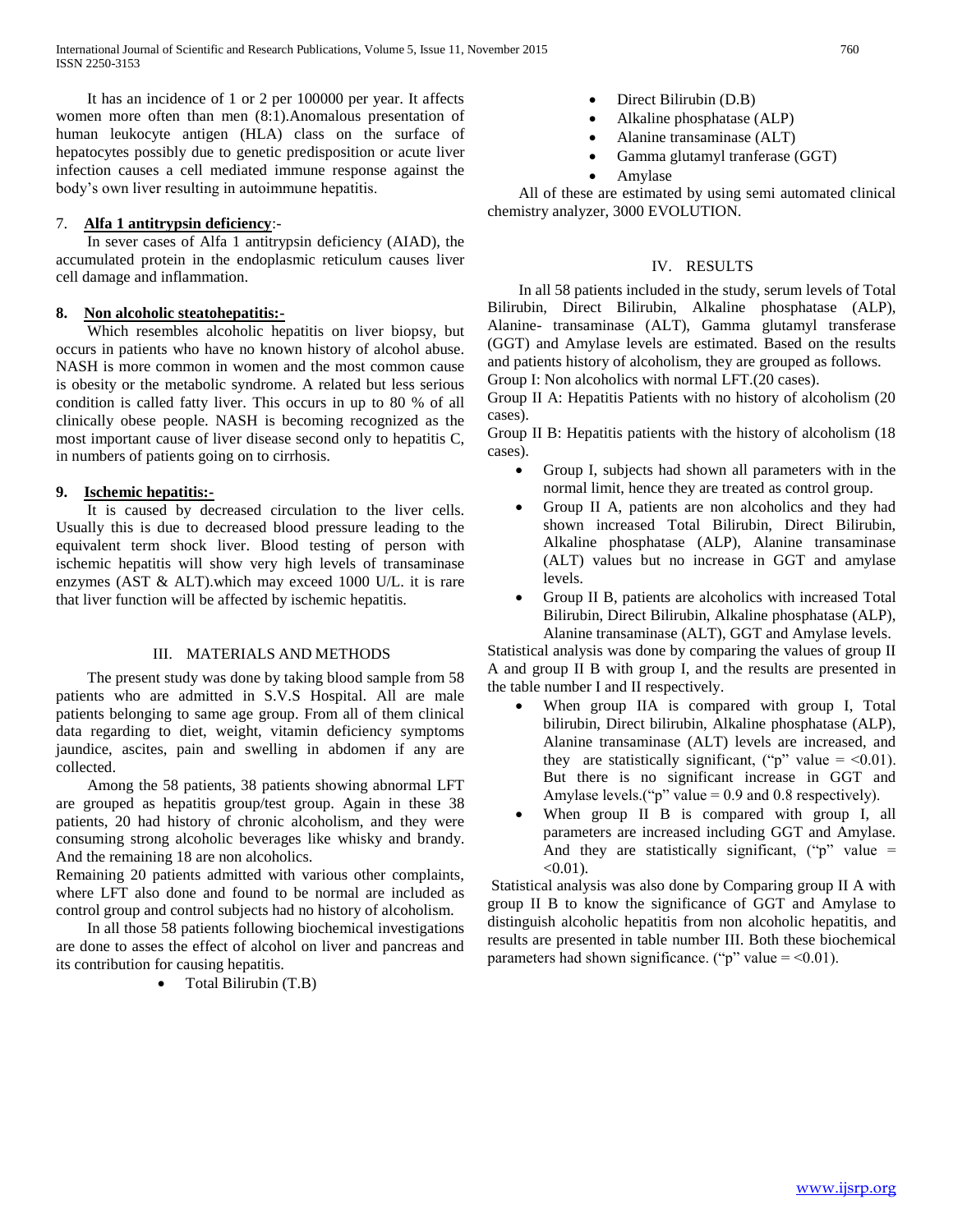A STUDY ON GAMMA GLUTAMYL TRANSFERASE AND AMYLASE LEVELS IN CHRONIC ALCOHOLICS WITH HEPATITIS

| <b>BIOCHEMICAL</b><br><b>PARAMETERS</b> | <b>VALUES</b><br><b>OF</b> | (GROUP-I)        | (GROUP- II A)     |
|-----------------------------------------|----------------------------|------------------|-------------------|
|                                         |                            |                  |                   |
| Total bilirubin (mg/dl)                 | Mean                       | 0.8              | 4.4               |
| Normal value:                           | S.D                        | 0.15             | 1.9               |
| Up to1.0mg/dl                           | <b>SED</b>                 | 0.4              |                   |
|                                         | t-value                    | $\overline{q}$   |                   |
|                                         | "p" value                  | < 0.001          |                   |
| Direct bilirubin (mg/dl)                | Mean                       | 0.3              | 2.1               |
| Normal value:                           | S.D                        | 0.1              | 1.0               |
| Up to 0.2 mg/dl                         | <b>SED</b>                 | 0.2              |                   |
|                                         | t-value                    | $\mathbf Q$      |                   |
|                                         | "p" value                  | < 0.001          |                   |
|                                         |                            |                  |                   |
| Alkaline phosphatase (U/L)              | Mean                       | 157.4            | 212.4             |
| Normal value:                           | S.D                        | 15.16            | $\overline{57.9}$ |
| In adults = $60-170$ U/L                | <b>SED</b>                 | $\overline{13}$  |                   |
| In children $= 151$ to                  | t-value                    | $\overline{4.2}$ |                   |
| 471 U/L                                 | "p" value                  | < 0.01           |                   |
|                                         |                            |                  |                   |
| Alanine transaminase (U/L)              | Mean                       | 35.5             | 70.8              |
| Normal value:                           | S.D                        | 8.7              | 59.7              |
| Up to 49 U/L.                           | <b>SED</b>                 | 4.6              |                   |
|                                         | t-value                    | 7.6              |                   |
|                                         | "p" value                  | < 0.01           |                   |
|                                         |                            |                  |                   |
| Gamma glutamyl transferase (U/L)        | Mean                       | 35.7             | 40                |
|                                         |                            |                  |                   |
| Normal value;                           | $\overline{SD}$            | 7.42             | 13.8              |
| In males = $10-50U/L$                   | <b>SED</b>                 | 3.5              |                   |
| In females=07-35U/L.                    | t-value                    | $\overline{1.2}$ |                   |
|                                         | "p" value                  | < 0.8            |                   |
|                                         |                            |                  |                   |
| Amylase (U/L)                           | Mean                       | 50.4             | 49.4              |
| Normal values:                          | S.D                        | 12.8             | 18                |
| Up to 85U/L.                            | <b>SED</b>                 | $\overline{5.0}$ |                   |
|                                         | t-value                    | $\overline{0.2}$ |                   |
|                                         | "p" value                  | $<\!\!0.8$       |                   |

# **TABLE – I SUMMARY OF RESULTS WITH GROUP I AND GROUP IIA**

 A STUDY ON GAMMA GLUTAMYL TRANSFERASE AND AMYLASE LEVELS IN CHRONIC ALCOHOLICS WITH HEPATITIS

# **TABLE II - SUMMARY OF RESULTS WITH GROUP I AND GROUP IIB**

| <b>BIOCHEMICAL</b> | <b>VALUES</b> | NON ALCOHOLIC                  |        | <b>ALCOHOLIC</b> |
|--------------------|---------------|--------------------------------|--------|------------------|
| <b>PARAMETERS</b>  | OF            | <b>WITH</b><br><b>PATIENTS</b> | NORMAL | <b>HEPATITIS</b> |
|                    |               | L.F.T.                         |        | $(GROUP-HB)$     |
|                    |               | $(GROUP-I)$                    |        |                  |
|                    |               |                                |        |                  |
|                    |               |                                |        |                  |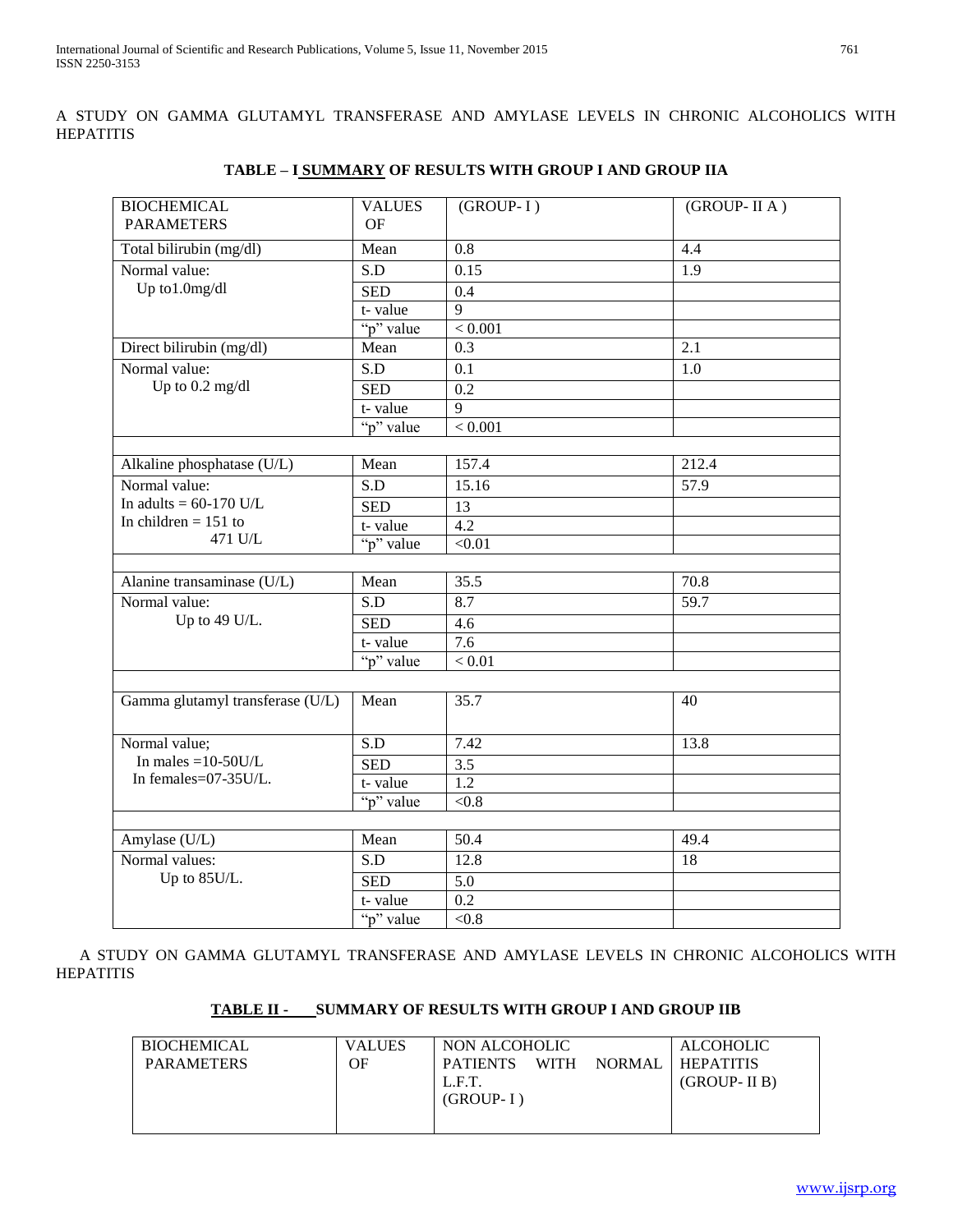| Total bilirubin (mg/dl)                                        | Mean             | 0.8               | 5.1   |
|----------------------------------------------------------------|------------------|-------------------|-------|
| Normal value:<br>Up to1.0mg/dl                                 | S.D              | 0.15              | 3.7   |
|                                                                | <b>SED</b>       | 0.7               |       |
|                                                                | t-value          | 6.1               |       |
|                                                                | "p" value        | < 0.001           |       |
|                                                                |                  |                   |       |
| Direct bilirubin (mg/dl)                                       | Mean             | 0.3               | 2.1   |
| Normal value:                                                  | S.D              | 0.1               | 1.0   |
| Up to 0.2 mg/dl                                                | <b>SED</b>       | 0.2               |       |
|                                                                | t-value          | 10.43             |       |
|                                                                | "p" value        | < 0.001           |       |
|                                                                |                  |                   |       |
| Alkaline phosphatase (U/L)                                     | Mean             | 157.4             | 220.5 |
| Normal value:                                                  | $\overline{S.D}$ | 15.16             | 121.9 |
| In adults = $60-170$ U/L                                       | <b>SED</b>       | 27.48             |       |
| In children $= 151$ to                                         | t-value          | 2.3               |       |
| 471 U/L                                                        | "p" value        | < 0.02            |       |
| Alanine transaminase (U/L)                                     | Mean             | 35.5              | 100.4 |
| Normal value:                                                  | S.D              | 8.7               | 67.2  |
| Up to 49 U/L.                                                  | <b>SED</b>       | 15.1              |       |
|                                                                | t-value          | 4.2               |       |
|                                                                | "p" value        | < 0.01            |       |
| Gamma glutamyl transferase<br>(U/L)                            | Mean             | 35.7              | 113.8 |
| Normal value;<br>In males $=10-50$ U/L<br>In females=07-35U/L. | $\overline{S.D}$ | 7.42              | 28.1  |
|                                                                | <b>SED</b>       | 6.5               |       |
|                                                                | t-value          | 12.0              |       |
|                                                                | "p" value        | < 0.001           |       |
| Amylase (U/L)                                                  | Mean             | $\overline{50.4}$ | 331.5 |
| Normal values:<br>Up to 85U/L.                                 | S.D              | 12.8              | 235.5 |
|                                                                | <b>SED</b>       | 52.7              |       |
|                                                                | t-value          | $\overline{5.3}$  |       |
|                                                                | "p" value        | < 0.001           |       |

 A STUDY ON GAMMA GLUTAMYL TRANSFERASE AND AMYLASE LEVELS IN CHRONIC ALCOHOLICS WITH HEPATITIS

| <b>BIOCHEMICAL</b>                         | <b>VALUES</b> | (GROUP II A) |              |
|--------------------------------------------|---------------|--------------|--------------|
| <b>PARAMETERS</b>                          | OF            |              | (GROUP II B) |
| Total bilirubin (mg/dl)                    | Mean          | 4.4          | 5.1          |
|                                            | S.D           | 1.9          | 3.7          |
| Normal value:                              | <b>SED</b>    | 0.9          |              |
| Up to $1.0$ mg/dl                          | t-value       | 0.7          |              |
|                                            | "p" value     | 0.4          |              |
|                                            |               |              |              |
| Direct bilirubin (mg/dl)                   | Mean          | 2.1          | 2.7          |
|                                            | S.D           | 1.0          | 2.1          |
| Normal value:<br>Up to $0.2 \text{ mg/dl}$ | <b>SED</b>    | 0.5          |              |
|                                            | t-value       | 1.1          |              |
|                                            | "p" value     | 0.2          |              |

# **TABLE III SUMMARY OF RESULTS WITH GROUP II AAND GROUP II B**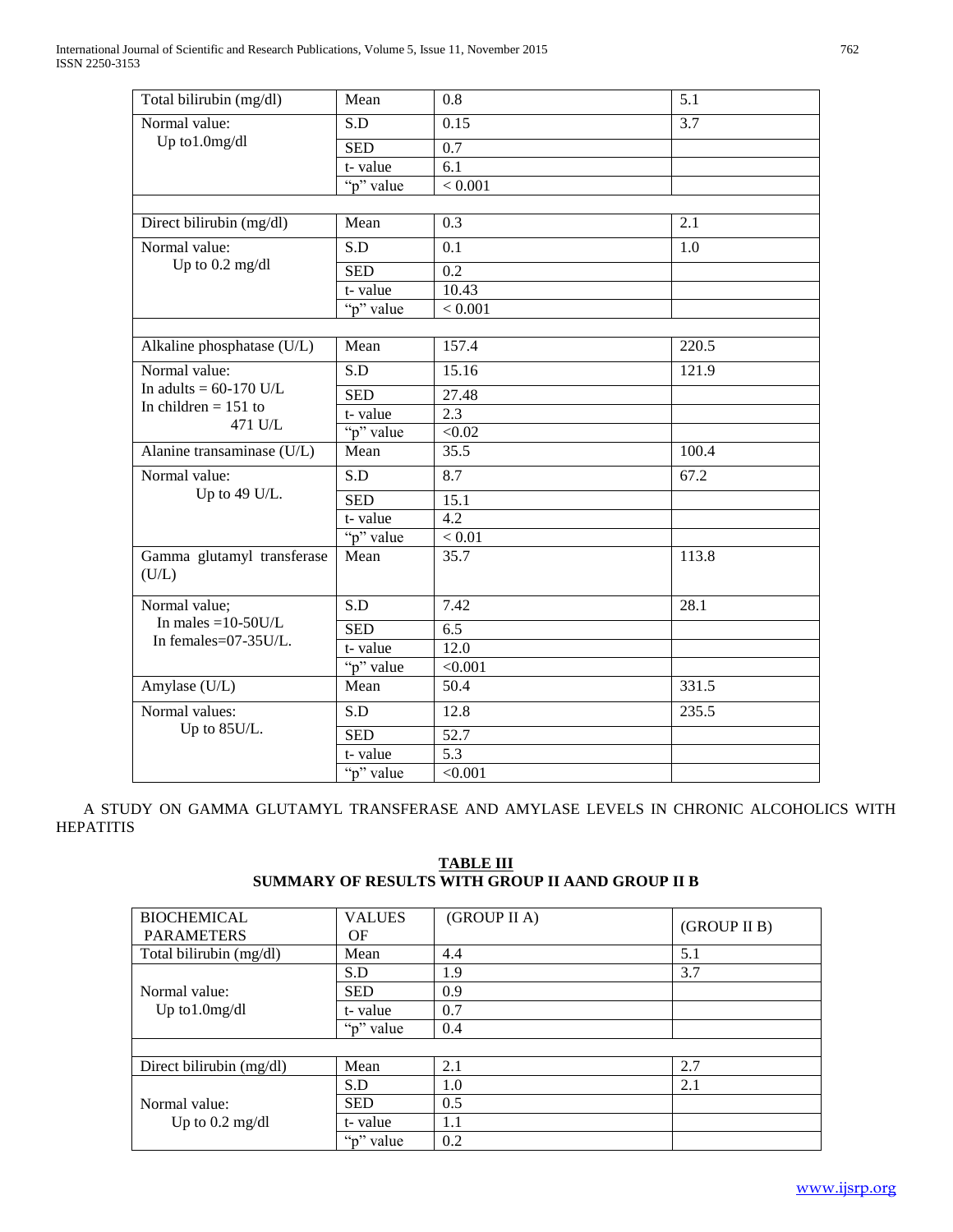| Alkaline phosphatase $(U/L)$                                        | Mean       | 212.4   | 220.5 |
|---------------------------------------------------------------------|------------|---------|-------|
| Normal value:                                                       | S.D        | 57.9    | 121.9 |
| In adults = $60-170$ U/L                                            | <b>SED</b> | 31.48   |       |
| In children $= 151$ to                                              | t-value    | 0.25    |       |
| 471 U/L                                                             | "p" value  | 0.8     |       |
|                                                                     |            |         |       |
| Alanine transaminase (U/L)                                          | Mean       | 70.8    | 100.4 |
|                                                                     | S.D        | 59.7    | 67.2  |
| Normal value:                                                       | <b>SED</b> | 20.6    |       |
| Up to 49 U/L.                                                       | t-value    | 1.4     |       |
|                                                                     | "p" value  | 0.1     |       |
| Gamma glutamyl transferase<br>(U/L)                                 | Mean       | 40      | 113.8 |
| Normal value;<br>In males = $10-50$ U/L<br>In females= $07-35U/L$ . | S.D        | 13.8    | 28.1  |
|                                                                     | <b>SED</b> | 7.3     |       |
|                                                                     | t-value    | 10.1    |       |
|                                                                     | "p" value  | < 0.001 |       |
| Amylase (U/L)                                                       | Mean       | 49.4    | 331.7 |
| Normal values:<br>Up to $85$ U/L.                                   | S.D        | 18      | 235.5 |
|                                                                     | SED        | 55.5    |       |
|                                                                     | t-value    | 5.0     |       |
|                                                                     | "p" value  | < 0.001 |       |

#### V. DISCUSSION

 Laboratory investigations may help for the diagnosis of alcoholism and alcohol related diseases, like alcoholic hepatitis and alcoholic pancreatitis.

 In the present study serum GGT and Amylase levels are taken as diagnostic markers of alcoholism and alcohol related diseases like alcoholic hepatitis and alcoholic pancreatitis. These parameters are estimated along with normal LFT (Total bilirubin, Direct bilirubin, Alkaline phosphatase (ALP), Alanine transaminase (ALT) in all subjects included in the study.

 According to the results, it is found that in both types of hepatitis (alcoholic and non alcoholic), increased levels of Total bilirubin, Direct bilirubin, Alkaline phosphatase (ALP), Alanine transaminase (ALT) are observed, in addition to this an increase in serum GGT and Amylase levels is observed in alcoholic hepatitis cases.

 Increased synthesis of GGT in the liver of Alcohol consuming persons, leads to the elevated levels of GGT in their serum. That is commonly noted in patients with the alcoholic liver disease. Elevated blood levels of the liver enzyme Gamma Glutamyl transferase (GGT) indicate heavy alcohol use and liver injury. This test has greater sensitivity but less specificity than AST or ALT tests. Of the three enzymes, GGT is the best indicator of excessive alcohol consumption; GGT is often abnormal in alcoholics even with normal LFT or with normal histology. So it is more useful index of occult alcoholism, but it is less sensitive as GGT is present in many organs and because some drugs can raise GGT levels, so high GGT levels are not necessarily an indicator of alcohol abuse. In the present study increased GGT levels are observed in 4 cases of non alcoholics, indicating the less specificity of GGT.

 Increased levels of serum Amylase in alcoholics is due to 2 types of effects of alcohol on pancreas.

- 1) Direct toxic effects of alcohol on acinar cells of pancreas
- 2) By alcohol induced oxidant stress and damage to pancreatic acinar cells.

 However, recent studies indicate that up to one-third of patients with alcoholic pancreatitis may fail to show any significant rise in amylase levels.But, as this study was done in patients belonging to rural areas, who consume un refined alcoholic beverages and such consumption is very frequent on daily basis in this region, and was done in patients belonging to the age group of  $42\pm9$  (Alcoholic pancreatitis usually occurs in men in their forties) in almost all cases of alcoholic hepatitis, alcohol related damage to pancreas is also observed with increased levels of amylase.

 Normally in acute pancreatitis amylase levels may increases 3-6 times than its normal value. In this study among the 20 cases (hepatitis patients with the history of alcoholism) such type of increase is observed in 8 cases, in remaining 12 cases mild increase is observed. It is due to the alcohol related damage to the pancreas.

#### VI. CONCLUSION

 From this study it can be concluded that serum GGT activity is an indicator of hepatic damage in cases of hepatitis with the history of alcoholism. Most of the cases included in the study have elevated serum amylase also, indicating pancreatic damage by alcohol. It is advisable to estimate gamma glutamyl tranferase activity in all cases of hepatitis to exclude the